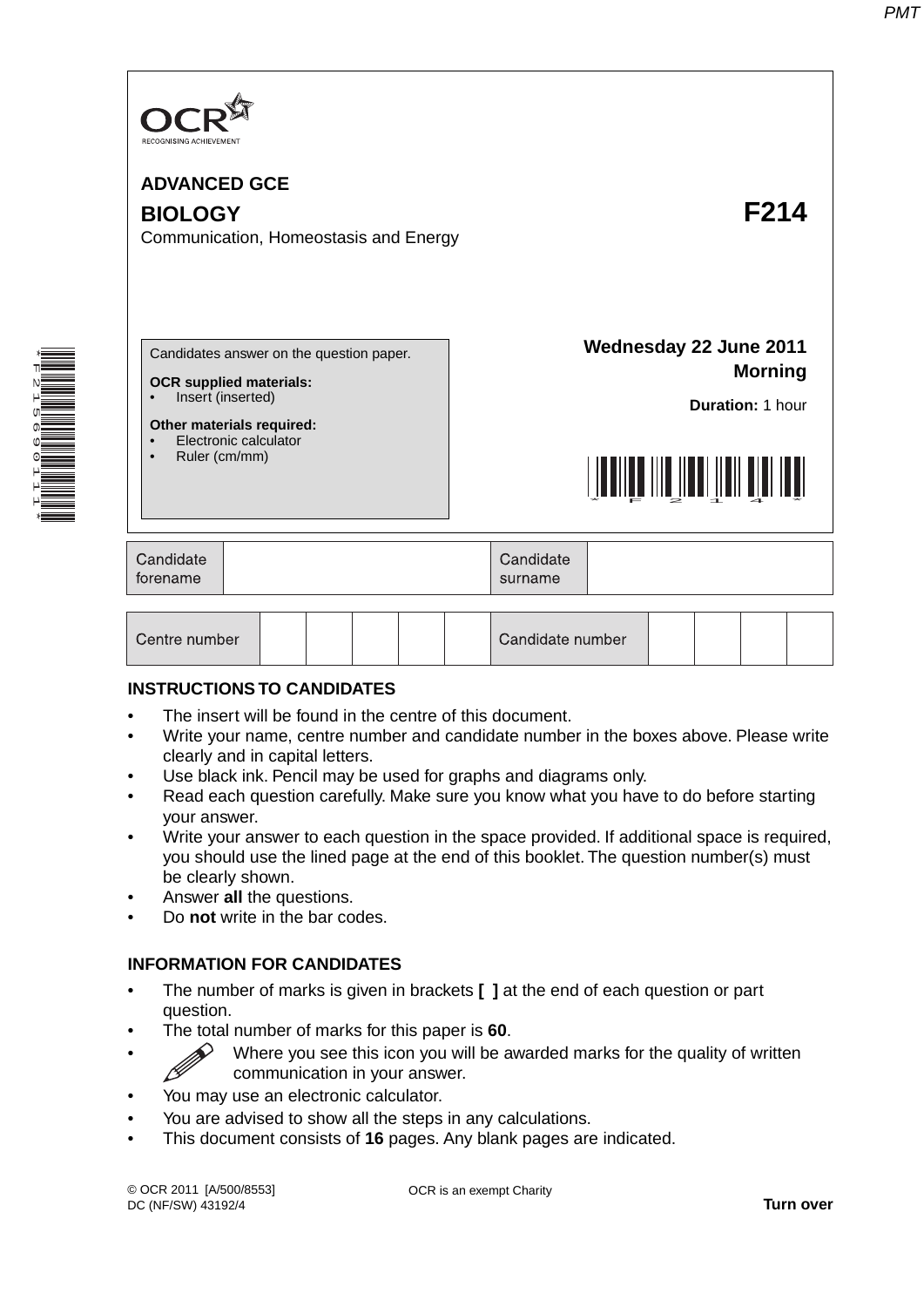# Answer **all** the questions.

**1 (a)** The nervous system is made up of a number of different types of neurone, which transmit electrical impulses.

Complete the table below by stating **three** differences in the structure of motor and sensory neurones.

| sensory neurone |
|-----------------|
|                 |
|                 |
|                 |
|                 |
|                 |
|                 |
|                 |
|                 |
|                 |
|                 |
|                 |
|                 |

**[3]**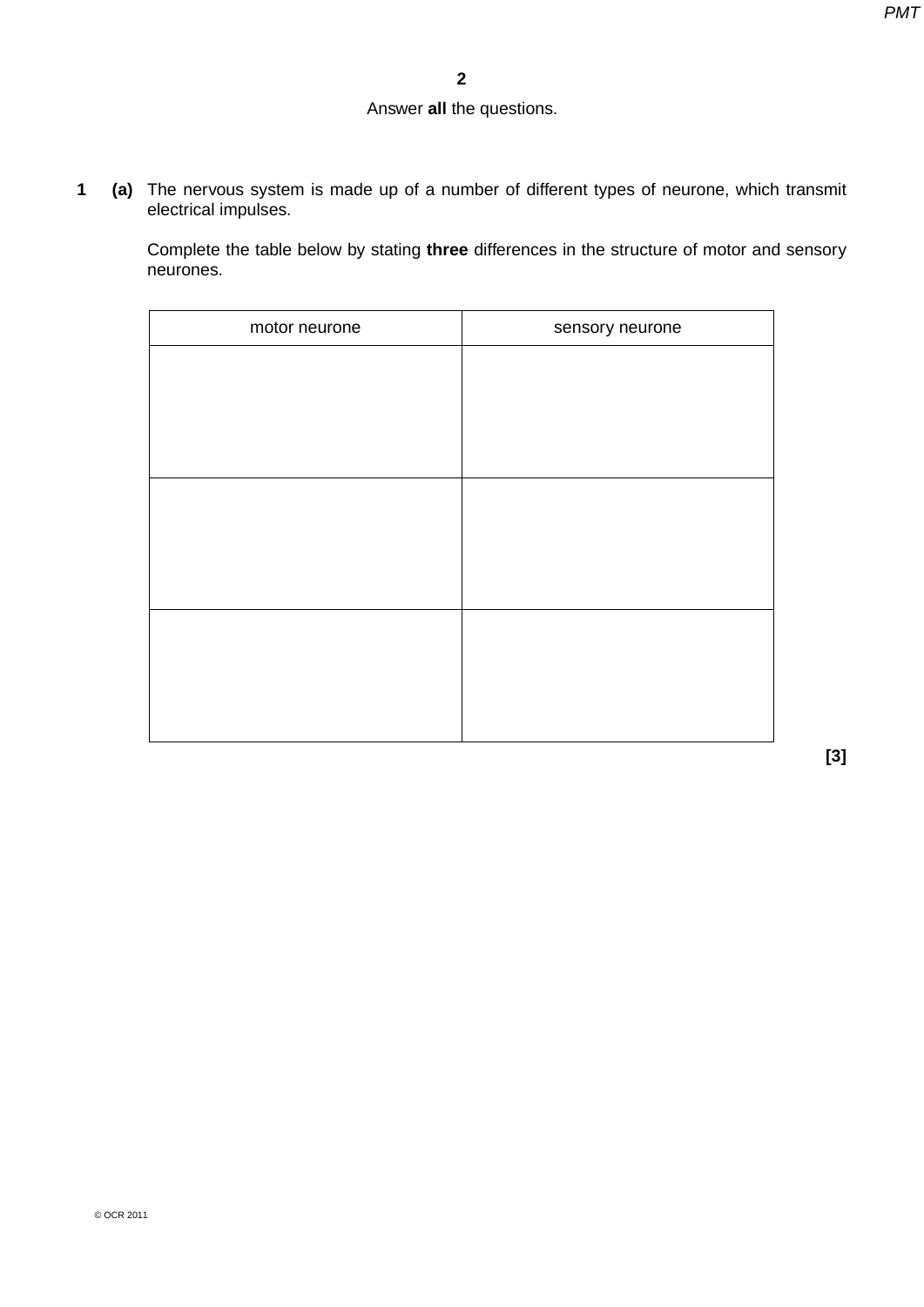**(b)** Complete the following passage, using the most appropriate term(s) in each case.

When an impulse is not passing along a neurone, a resting potential of ................... mV is established. When the neurone is stimulated, it causes ........................................................ of the cell surface membrane. This will not generate an action potential unless it is large enough to exceed the .......................................... .......................................... .

A neurone will either conduct an action potential or not; this is described as the ................ - ........... - ........................................... law.

Action potentials all have the same .......................................... . The only way in which the intensity of a stimulus can be interpreted is by the .................................................... of the action potential. **[6]**

**[Total: 9]**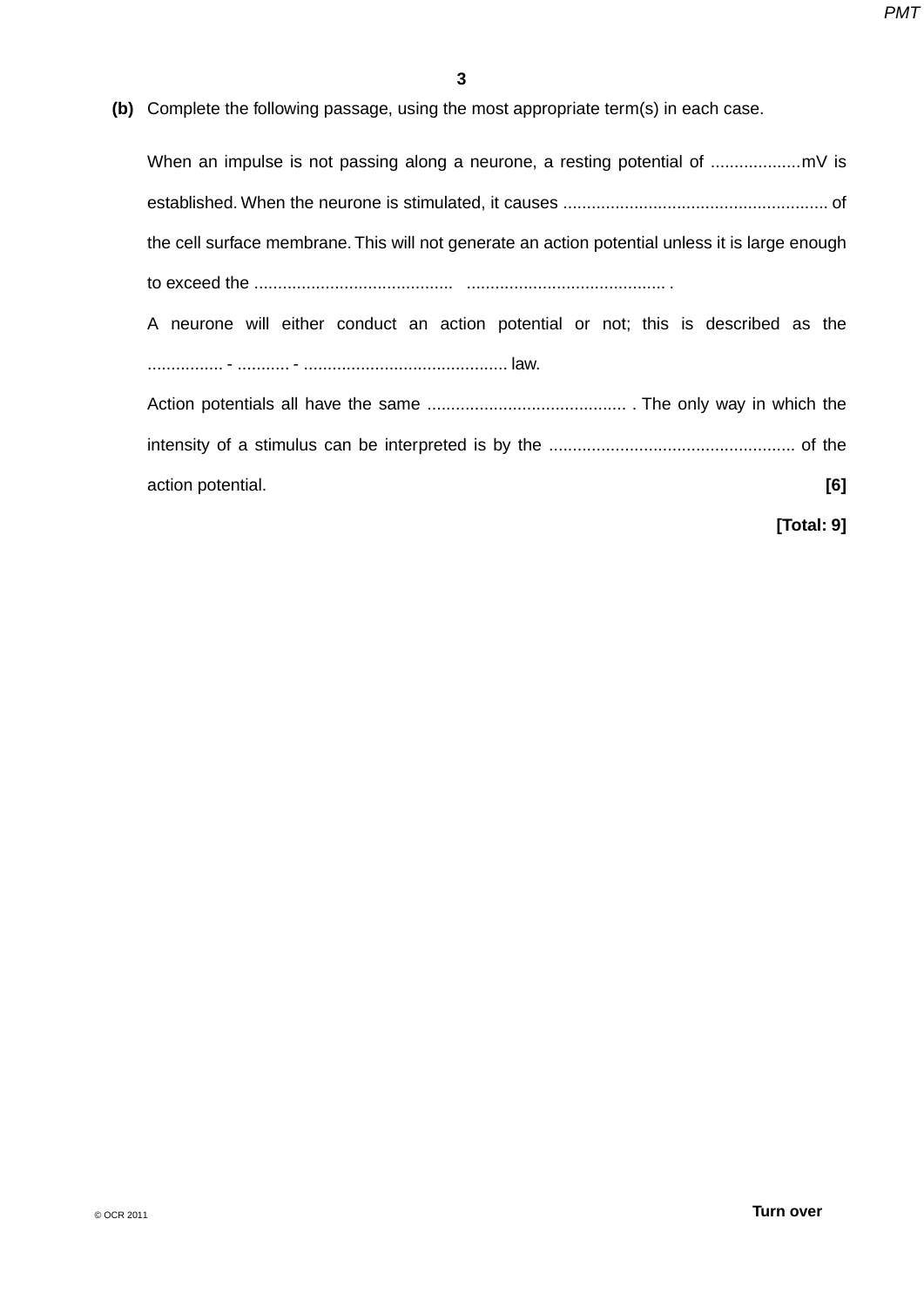**2** A student carried out an experiment to investigate the effect of light intensity on the rate of photosynthesis in an aquatic plant, using the apparatus shown in Fig. 2.1.



**Fig. 2.1**

The student decided to measure the rate of photosynthesis by measuring the gas produced over a five minute period. The gas collected in the capillary tube.

After five minutes, the length of the bubble was measured along the scale.

The light intensity was varied by altering the distance (d) between the lamp and the photosynthesising plant.

The student prepared Table 2.1 to calculate the light intensity.

| distance (d) from lamp<br>to plant<br>(cm) | light intensity<br>$\frac{1}{d^2}$ |
|--------------------------------------------|------------------------------------|
| 4                                          | 0.0625                             |
| 8                                          | 0.0156                             |
| 12                                         | 0.0069                             |
| 16                                         | 0.0039                             |
| 20                                         | 0.0025                             |
| 24                                         |                                    |
| 60                                         | 0.0003                             |

#### **Table 2.1**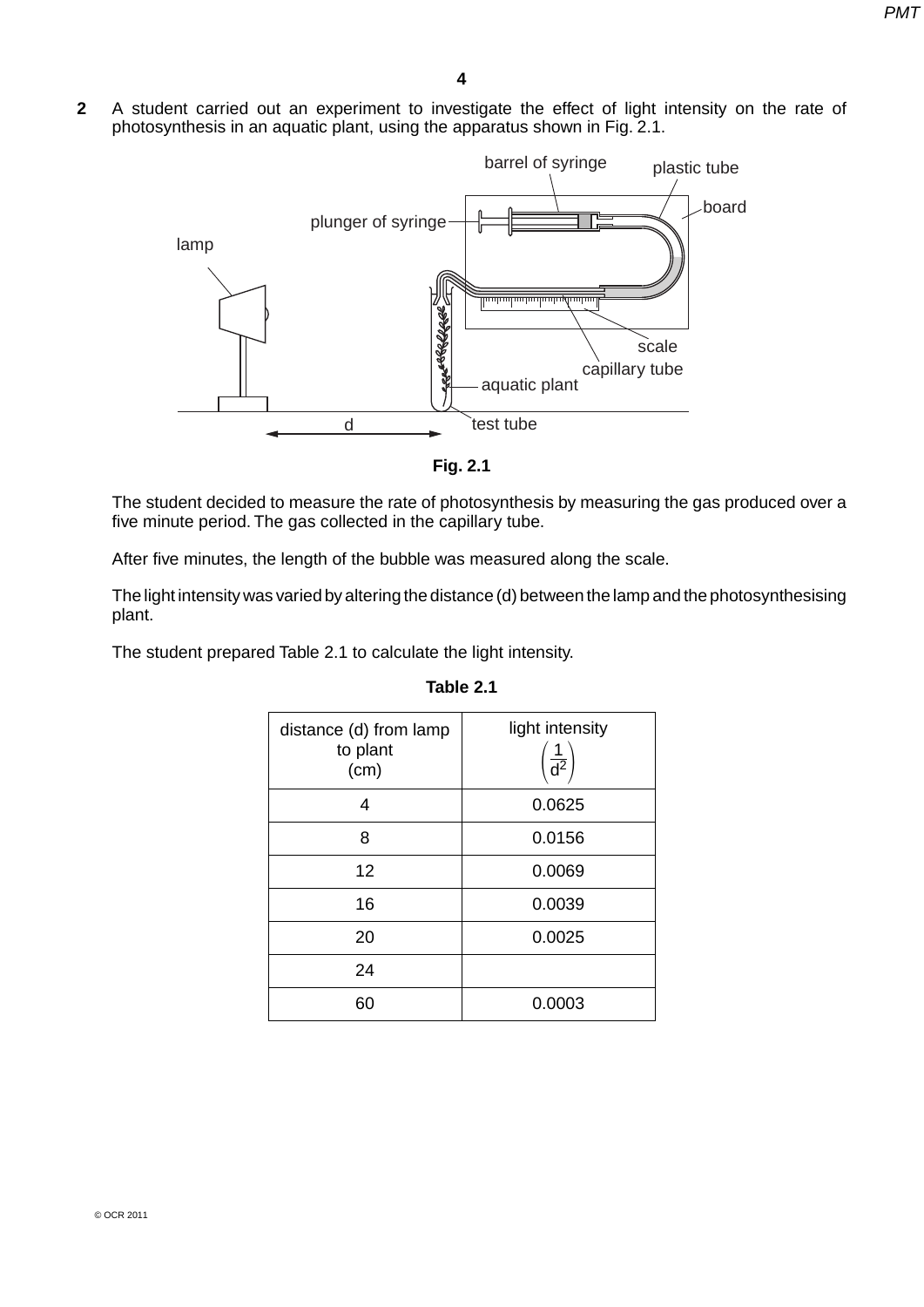(a) (i) Calculate the light intensity when the lamp was 24cm from the plant. Show your working.

 $(ii)$ The length of the gas bubble was measured (in mm).

State what additional information would be required to calculate the volume of gas produced.

- 
- (iii) Suggest how the student supplied the aquatic plant with a source of carbon dioxide.

- (b) Certain assumptions are made when using the apparatus shown in Fig. 2.1 to measure the rate of photosynthesis.
	- (i) One of these assumptions is that all of the oxygen produced by the plant during photosynthesis is collected.

Suggest why not all of the oxygen produced by the plant is collected.

© OCR 2011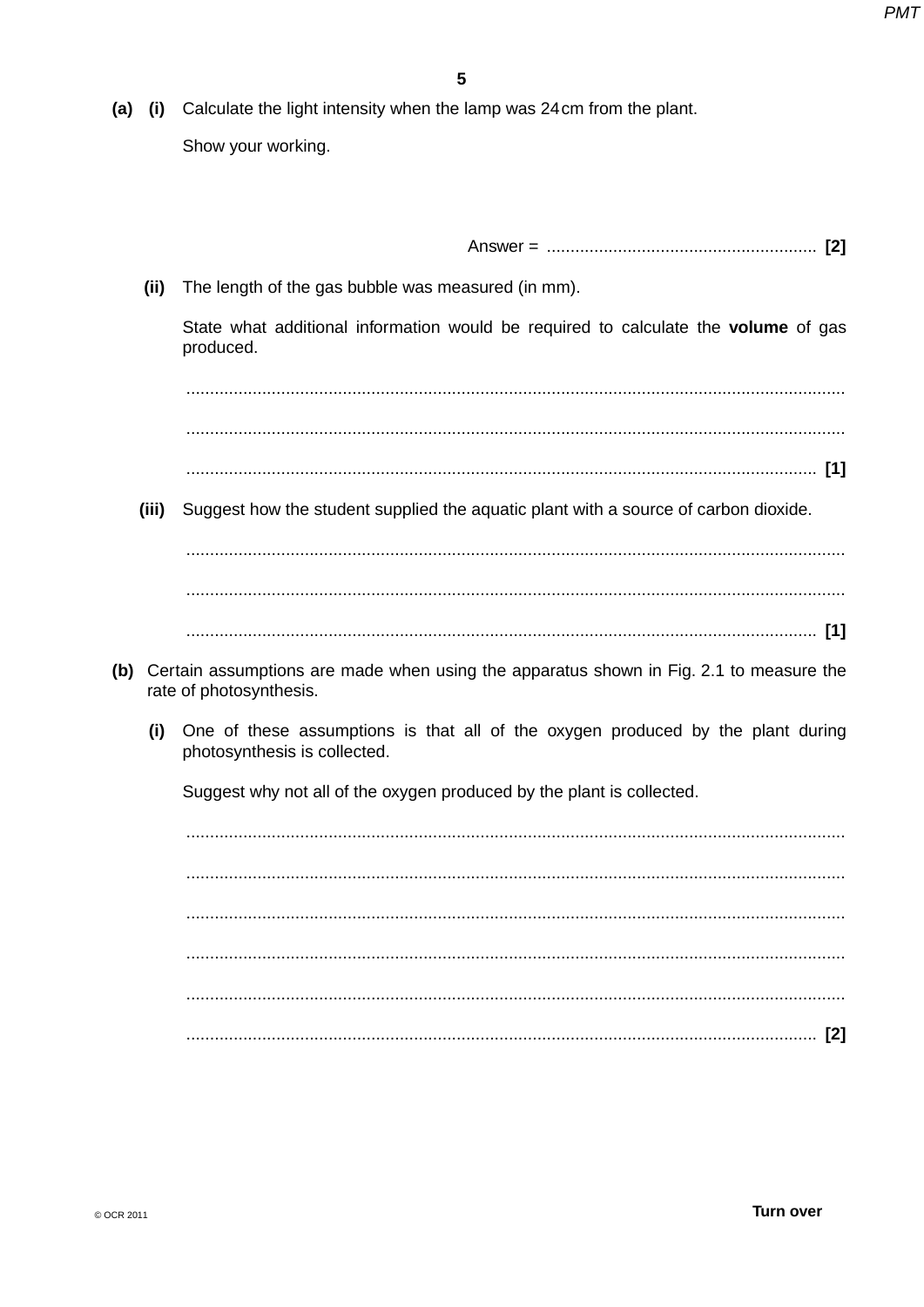(ii) Another assumption is that all of the gas collected is oxygen.

Analysis of the gas collected reveals that it has the following composition:

- oxvaen 50%
- nitrogen 44%  $\bullet$
- carbon dioxide 6%

Suggest a reason for the presence of nitrogen in the gas collected.

(iii) Comment on the percentage of carbon dioxide present in the gas collected and give reasons for this figure.

(c) Some aquatic photosynthetic organisms, for example seaweeds, contain pigments such as fucoxanthin and phycoerythrin, in addition to chlorophyll. These pigments give seaweeds a brown or red colour and are produced in larger quantities in those seaweeds that live in deeper water.

Suggest why the presence of these pigments is an advantage to seaweeds that live in deeper water

**[Total: 12]**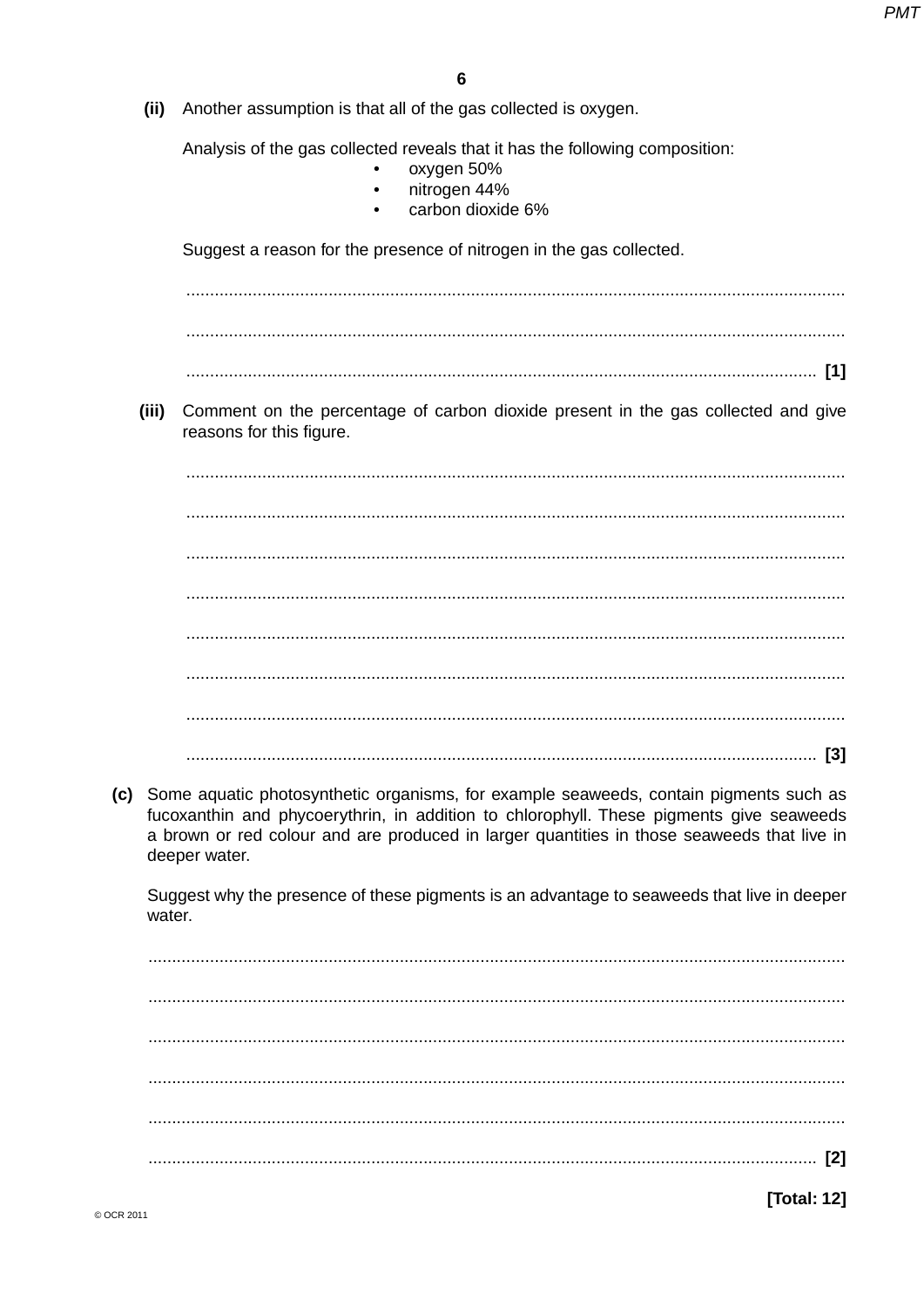# **QUESTION 3 STARTS ON PAGE 8**

# **PLEASE DO NOT WRITE ON THIS PAGE**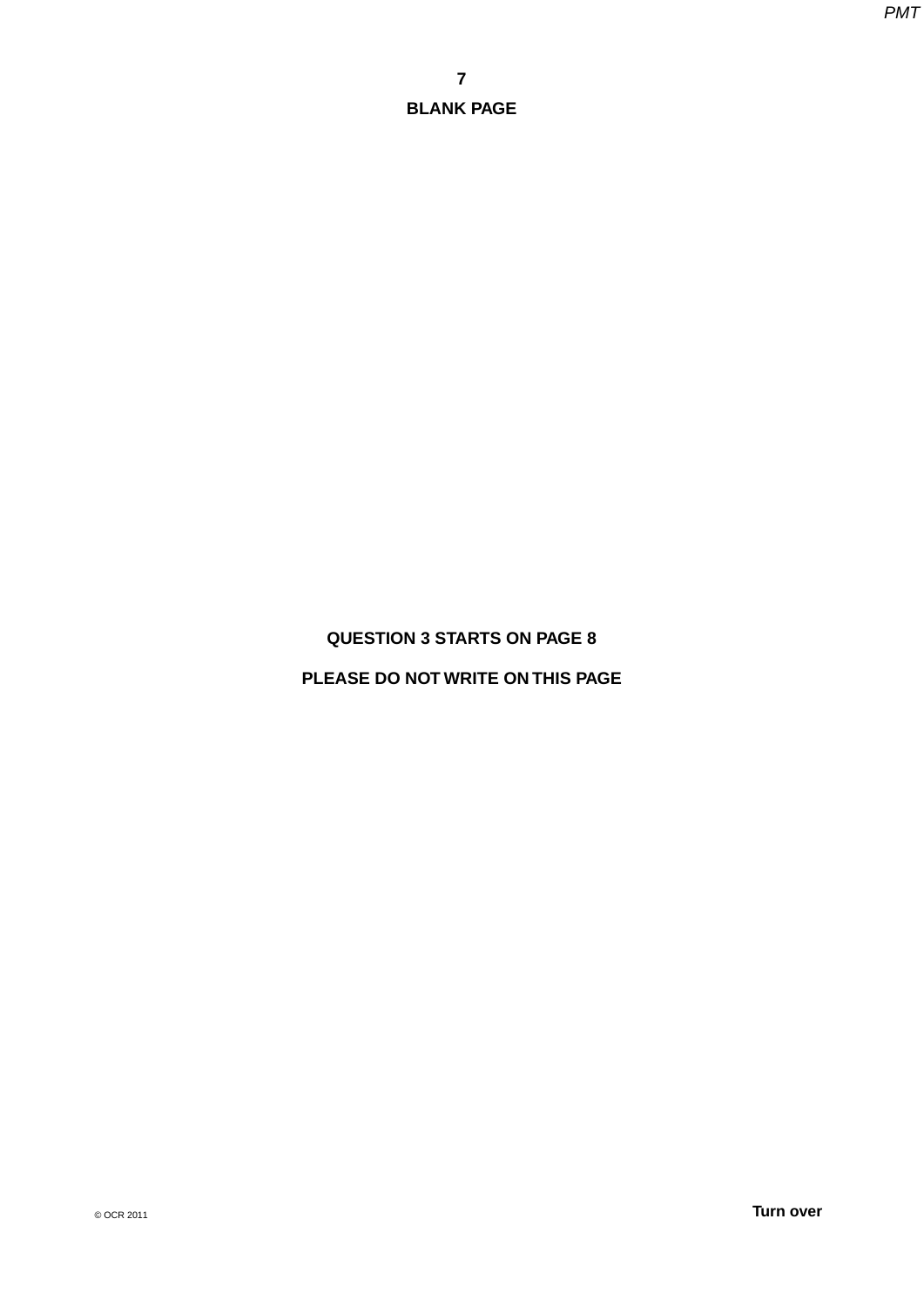$\overline{3}$ Fatigue is a symptom of some medical conditions. One feature of fatigue is extreme tiredness, due to a lack of energy.

Medical conditions that have fatique as a characteristic symptom include Type 2 diabetes, certain heart conditions, chronic fatigue syndrome (CFS) and emphysema.

(a) Explain how emphysema could result in fatigue.

(b) In Type 2 diabetes, the target cells do not respond correctly to the insulin produced when there is an increase in blood glucose concentration.

Suggest why fatigue may occur in a person with Type 2 diabetes who is not taking medication.

(c) Certain heart conditions result in a weak and irregular heart beat.

Suggest how a weak and irregular heart beat could result in fatigue.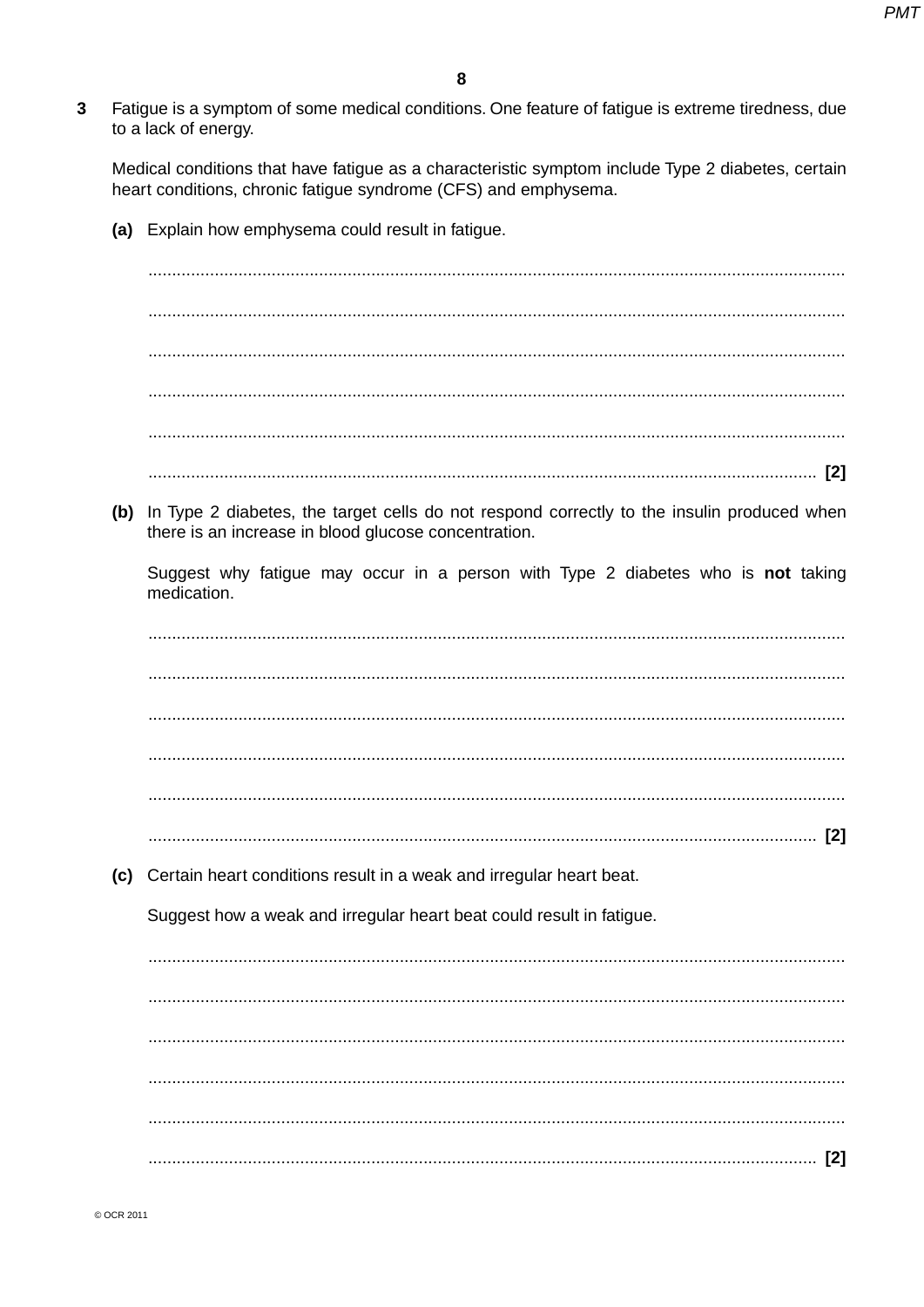**(d)** Chronic fatigue syndrome (CFS) is a condition in which symptoms vary from individual to individual.

It is thought that a number of different malfunctioning processes can contribute to this condition in an individual.

CFS can affect every system in the body and is identified by symptoms that include fatigue, muscle weakness and aching muscles.

 **(i)** It has been suggested that, in the cells of people with CFS, pyruvate may not be transferred into the mitochondria efficiently.

Outline the consequences of an inefficient transfer of pyruvate into mitochondria and link this to the symptoms of CFS stated above.

 ........................................................................................................................................... ........................................................................................................................................... ........................................................................................................................................... ........................................................................................................................................... ........................................................................................................................................... ........................................................................................................................................... ........................................................................................................................................... ..................................................................................................................................... **[3]**

 **(ii)** Some people with CFS overproduce T lymphocytes and associated cytokines. Despite this, the specific immune response is poor in these people, resulting in an increased susceptibility to infection.

Suggest a reason for the poor specific immune response in people with CFS.

 ........................................................................................................................................... ........................................................................................................................................... ..................................................................................................................................... **[1]**

**[Total: 10]**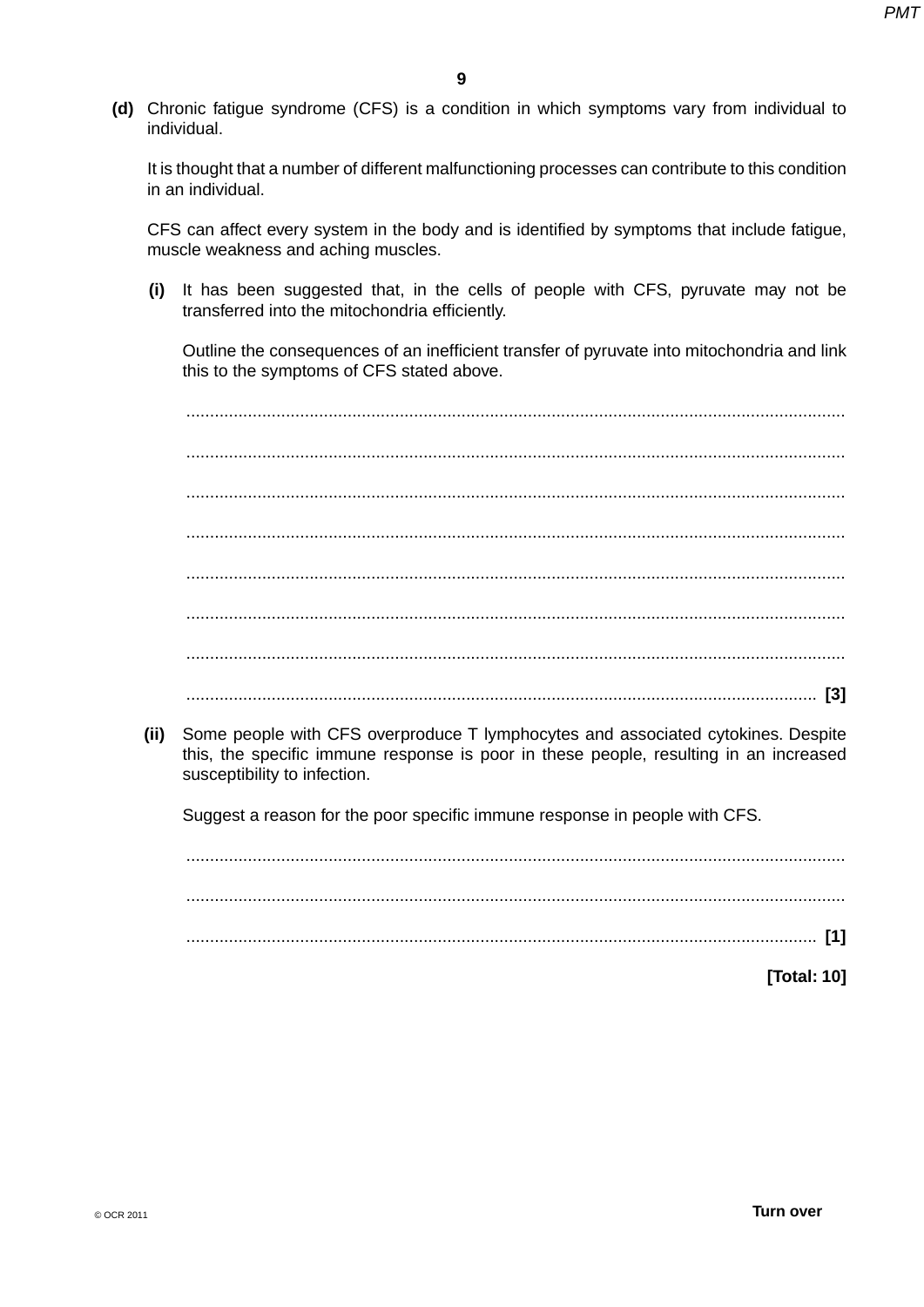$\overline{\mathbf{4}}$ (a) The pancreas is an unusual gland as it is both an endocrine and an exocrine gland.

Fig. 4.1, on the insert, shows a group of cells in the pancreas.

- (i) State the name given to the group of cells labelled X.
	-
- (ii) Describe the different ways in which the pancreas acts as both an endocrine and an exocrine gland.

P In your answer, you should use appropriate technical terms, spelt correctly.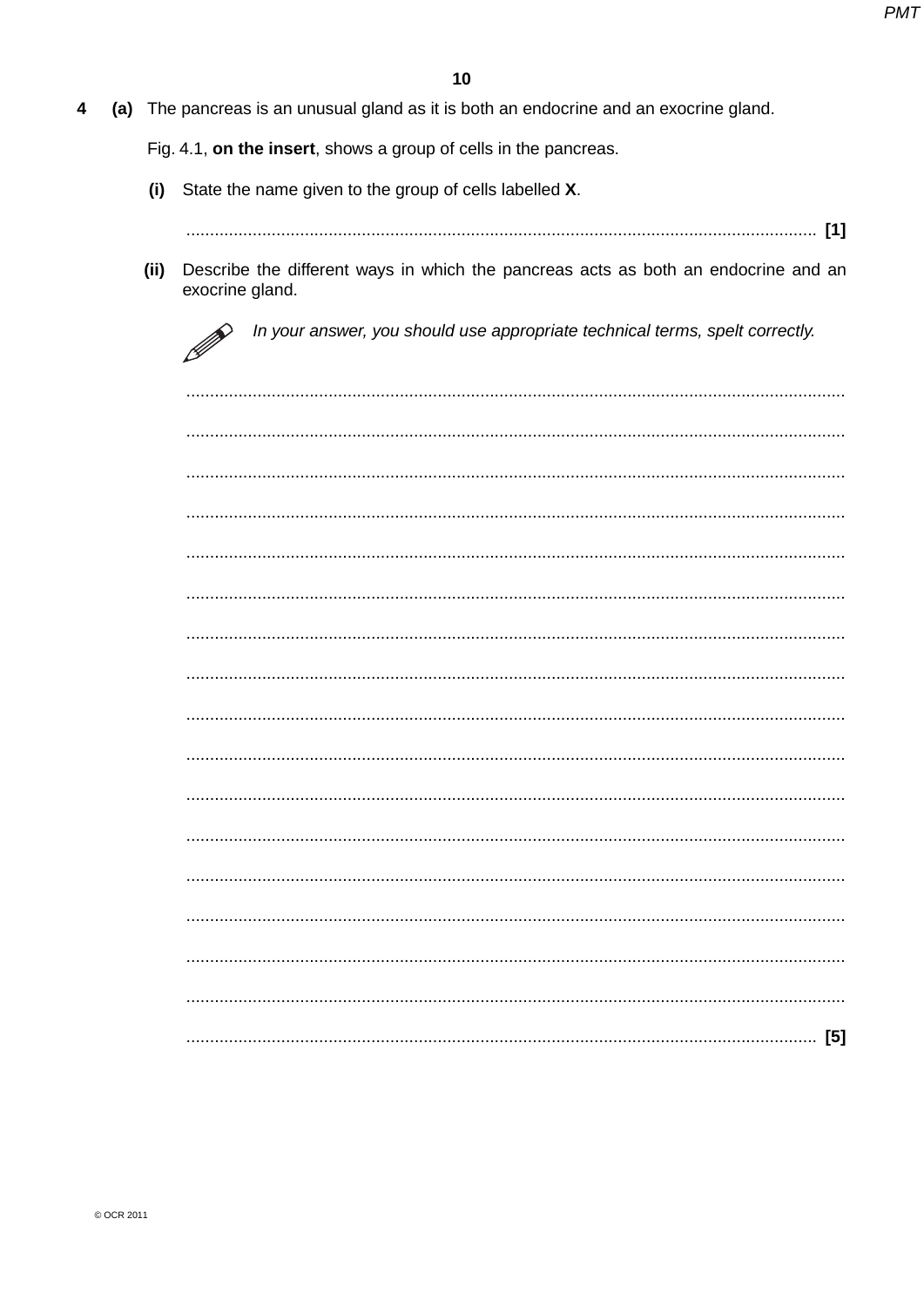**(b)** One particular type of cell in the pancreas is responsible for secreting insulin. The various events involved in the secretion of insulin are listed below.

|     |      | A            | Glucose is phosphorylated and metabolised to produce<br><b>ATP</b>                                                                                                                  |                |
|-----|------|--------------|-------------------------------------------------------------------------------------------------------------------------------------------------------------------------------------|----------------|
|     |      | B            | Potassium channels open, allowing potassium ions to<br>diffuse out of the cell                                                                                                      |                |
|     |      | $\mathbf{C}$ | The change in voltage across the membrane causes<br>calcium channels to open                                                                                                        |                |
|     |      | D            | Glucose enters the cell                                                                                                                                                             |                |
|     |      | Е            | The movement of ions results in a potential difference<br>across the cell surface membrane of -70 mV                                                                                |                |
|     |      | F            | Calcium ions diffuse into the cell                                                                                                                                                  |                |
|     |      | G            | The presence of extra ATP causes the potassium<br>channels to close                                                                                                                 |                |
|     |      | н            | The membrane potential changes to -30mV                                                                                                                                             |                |
|     |      | J            | The calcium ions cause the vesicles to fuse with the<br>membrane and release insulin                                                                                                |                |
|     |      |              | Complete the following list by placing the events in the correct order.                                                                                                             |                |
|     | B    | E            |                                                                                                                                                                                     | [4]            |
| (c) | (i)  |              | State two advantages of treating Type 1 diabetes by using insulin that has been produced<br>by genetically modified bacteria rather than insulin that has been extracted from pigs. |                |
|     |      |              |                                                                                                                                                                                     | $\mathbf{[2]}$ |
|     | (ii) |              | A potential treatment for Type 1 diabetes is the use of stem cells.                                                                                                                 |                |
|     |      |              | State an advantage of this form of treatment compared to treatment using insulin.                                                                                                   |                |
|     |      |              |                                                                                                                                                                                     |                |
|     |      |              |                                                                                                                                                                                     | $[1]$          |
|     |      |              |                                                                                                                                                                                     | [Total: 13]    |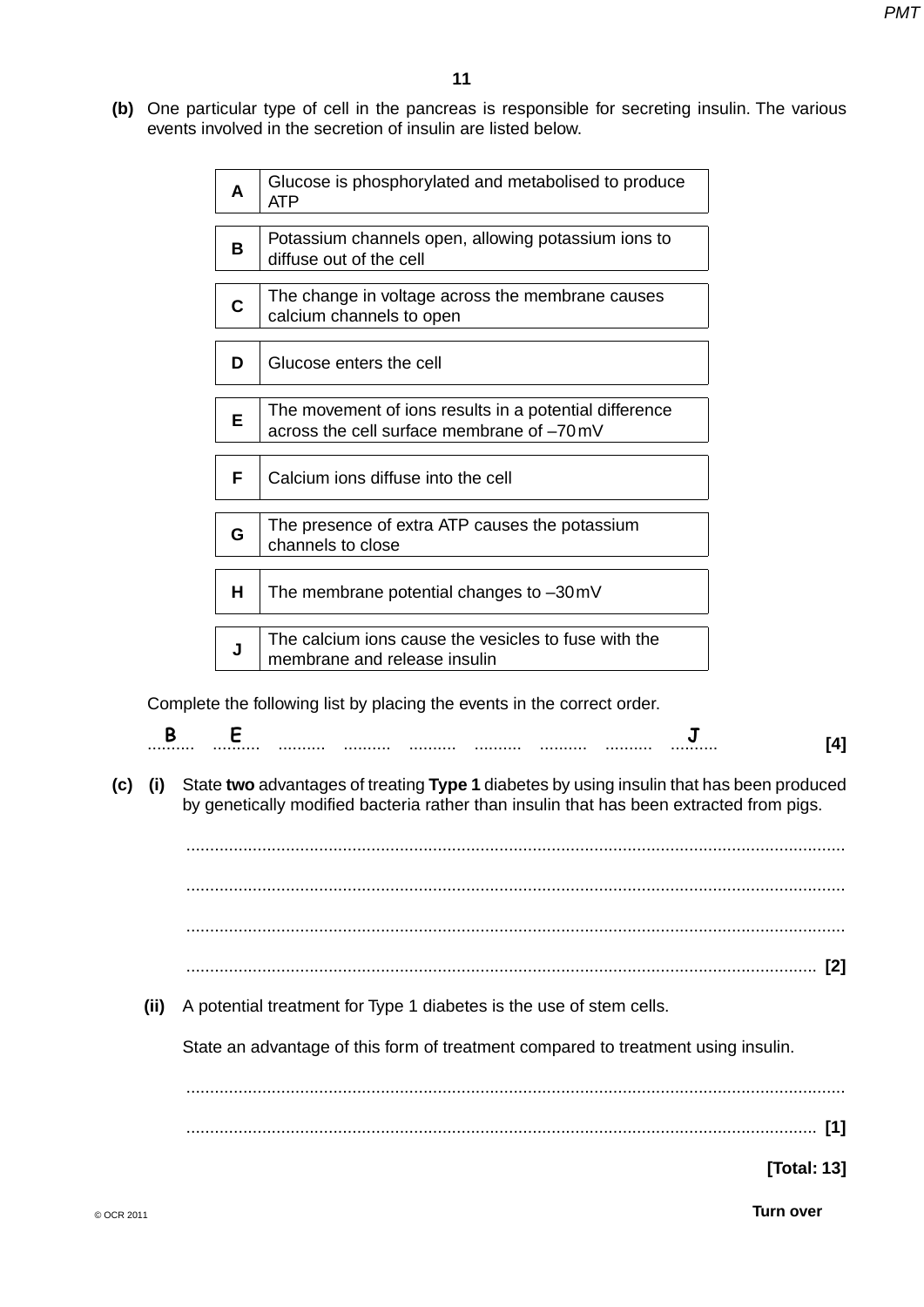**5 (a)** Fig. 5.1 is a drawing representing a vertical section through a mammalian kidney.





Name the region **P** and the structure **Q**.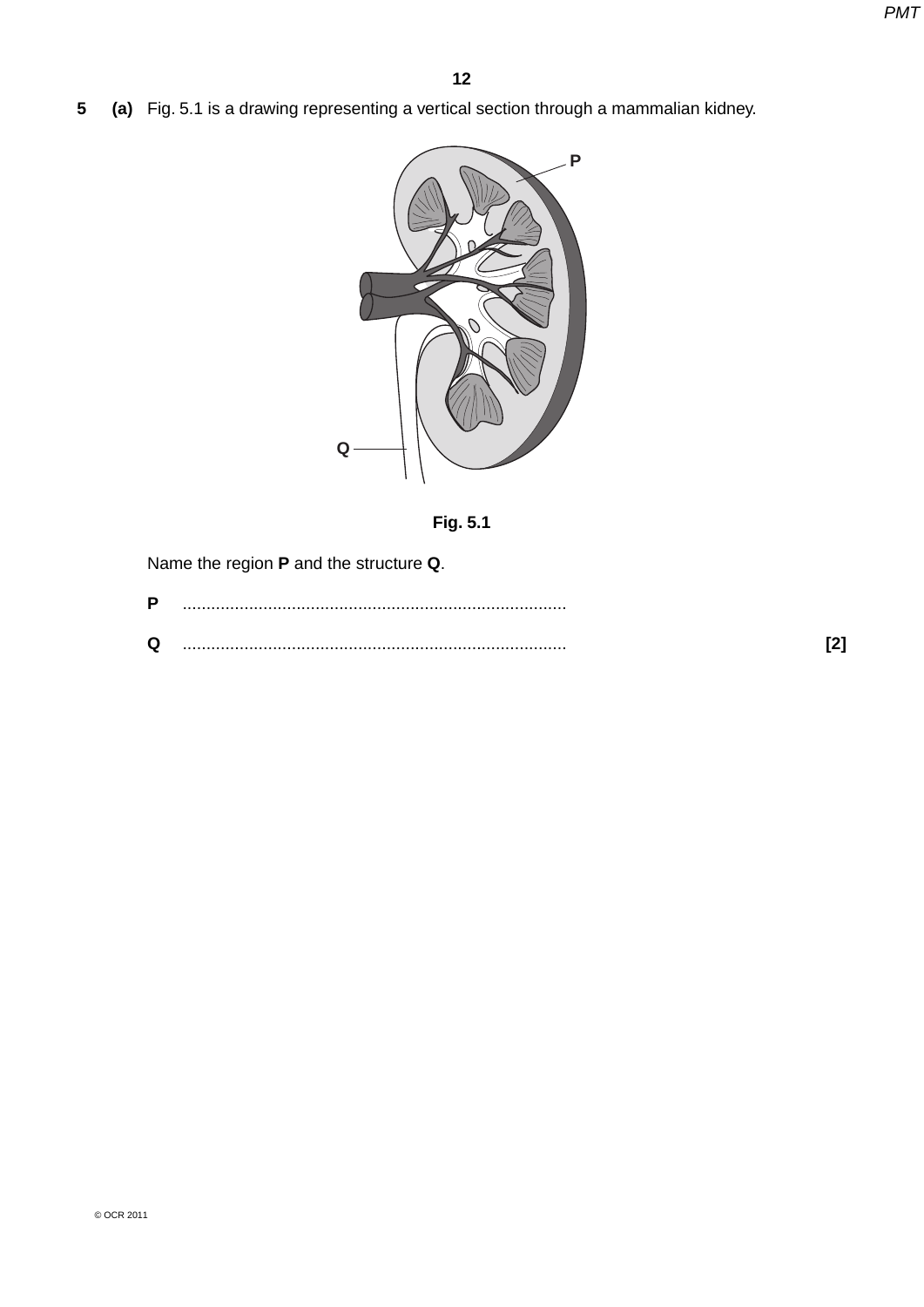(b) (i) Each kidney contains approximately one million nephrons. Each section of a kidney nephron is adapted to perform its function effectively.

Describe the features of the glomerulus and Bowman's capsule that allow them to perform their function effectively.

|      | In your answer, you should use appropriate technical terms, spelt correctly.<br>P                                                                  |
|------|----------------------------------------------------------------------------------------------------------------------------------------------------|
|      |                                                                                                                                                    |
|      |                                                                                                                                                    |
|      |                                                                                                                                                    |
|      |                                                                                                                                                    |
|      |                                                                                                                                                    |
|      |                                                                                                                                                    |
|      |                                                                                                                                                    |
|      |                                                                                                                                                    |
|      |                                                                                                                                                    |
|      |                                                                                                                                                    |
|      |                                                                                                                                                    |
|      |                                                                                                                                                    |
|      |                                                                                                                                                    |
|      |                                                                                                                                                    |
|      | [4]                                                                                                                                                |
| (ii) | Nephritis is a condition in which the tissue of the glomerulus and proximal convoluted<br>tubule becomes inflamed and damaged.                     |
|      | Suggest two differences in the composition of the urine of a person with nephritis when<br>compared to the urine of a person with healthy kidneys. |
|      |                                                                                                                                                    |
|      |                                                                                                                                                    |
|      |                                                                                                                                                    |
|      |                                                                                                                                                    |

### **QUESTION 5(c) STARTS ON PAGE 14**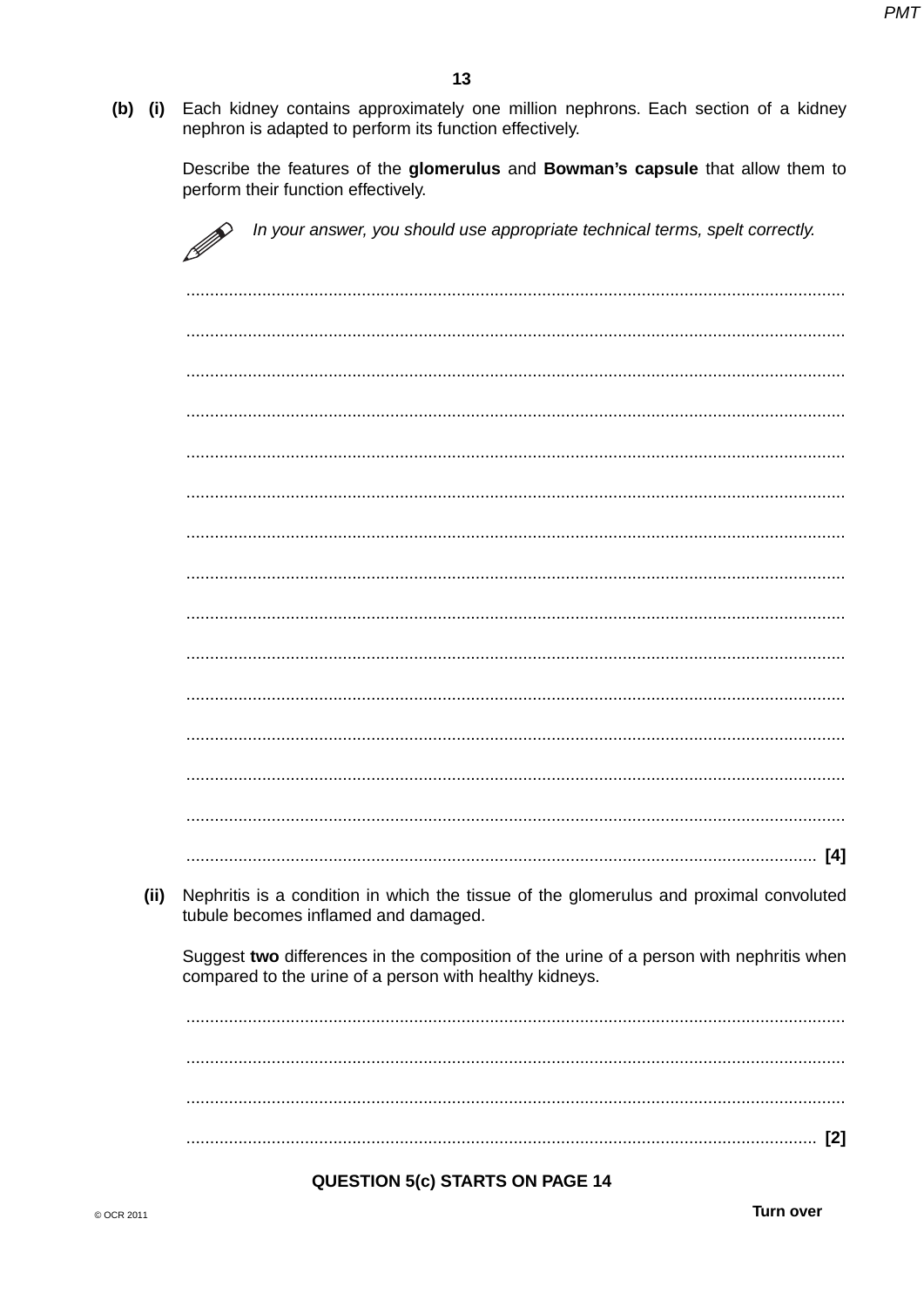**(c)** Caffeine is a mild diuretic. Caffeine prevents the introduction of additional aquaporins into the wall of the collecting duct of the nephron and therefore additional water is not removed from the urine.

Aquaporins are channels in the cell surface membrane that allow water molecules to pass through.

Fig. 5.2 represents an aquaporin.





 **(i)** Identify the type of molecule labelled **T**.

..................................................................................................................................... **[1]**

 **(ii)** The aquaporin allows water to travel from the collecting duct into the surrounding tissues but prevents the passage of ions such as sodium ions and potassium ions.

With reference to Fig. 5.2, suggest **two** ways in which the structure of this aquaporin prevents the passage of ions.

 ........................................................................................................................................... ........................................................................................................................................... ........................................................................................................................................... ........................................................................................................................................... ........................................................................................................................................... ..................................................................................................................................... **[2]**

**[Total: 11]**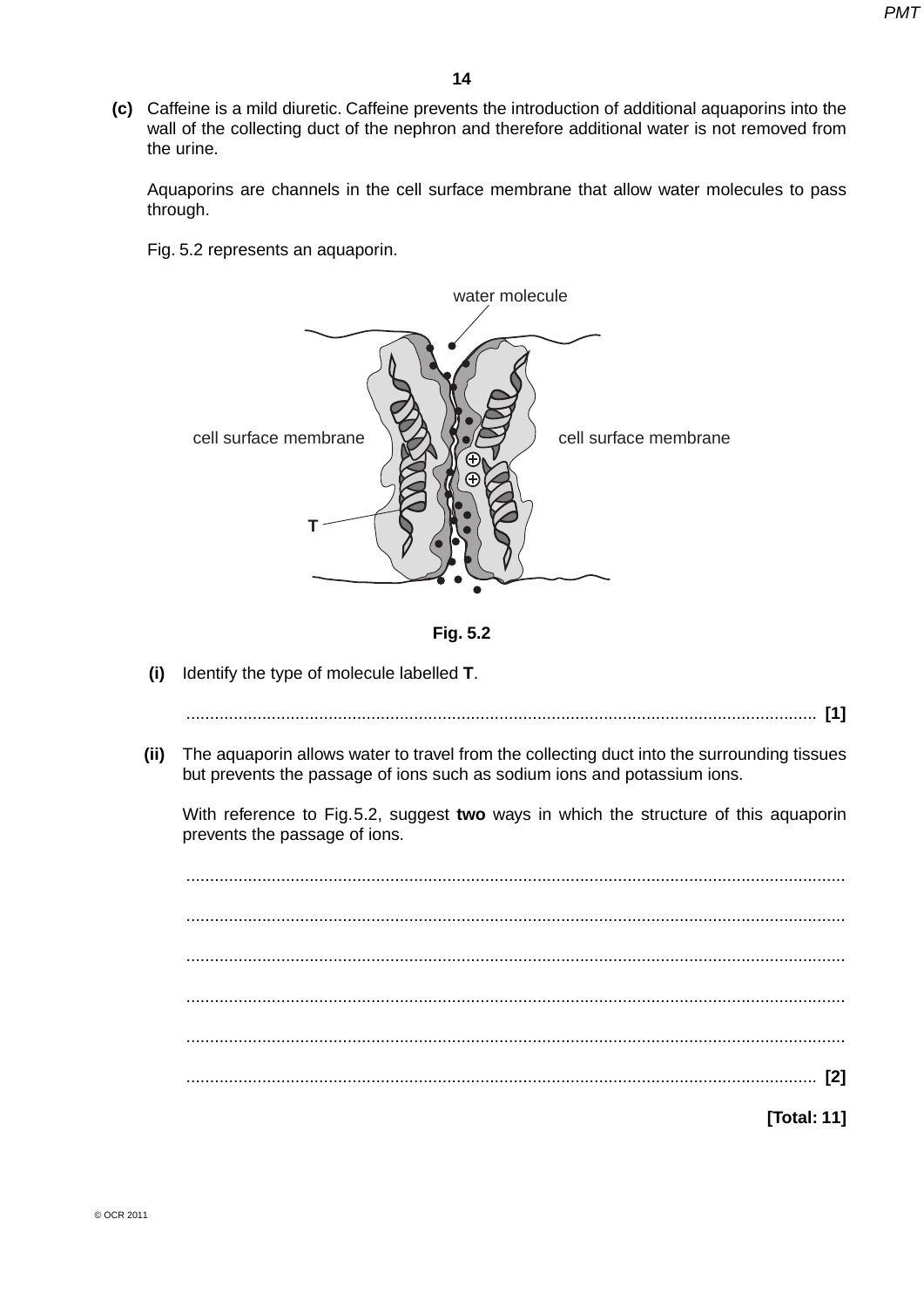- **6 (a)** State the **precise** location where each of the following biochemical processes take place:
	- **(i)** the production of glucocorticoids in the body
		- ..................................................................................................................................... **[1]**
	- **(ii)** chemiosmosis within an animal cell.

..................................................................................................................................... **[1]**

- **(b)** Name the mechanism or process that is being described in each of the following statements.
	- $(i)$   $\overline{A}$  person breathes in air that is high in carbon dioxide. This produces a high concentration of carbon dioxide in the blood. This increased concentration is detected by receptors, resulting in the person breathing more rapidly. In turn, more carbon dioxide enters the blood causing the breathing to be even more rapid.

The mechanism being described is:

..................................................................................................................................... **[1]**

**(ii)** Light strikes a molecule of chlorophyll a in photosystem I, providing it with enough energy so that it loses an electron. This electron is passed along a series of electron carriers and then returns to a molecule of chlorophyll a in photosystem I. As the electron loses energy, ATP is formed.

The process being described is:

..................................................................................................................................... **[1]**

**(iii)** As an animal needs to respond to changes in the external and internal environment, communication between cells takes place within the body to coordinate the activities of different organs.

The mechanism being described is:

..................................................................................................................................... **[1]**

**[Total: 5]**

**END OF QUESTION PAPER**